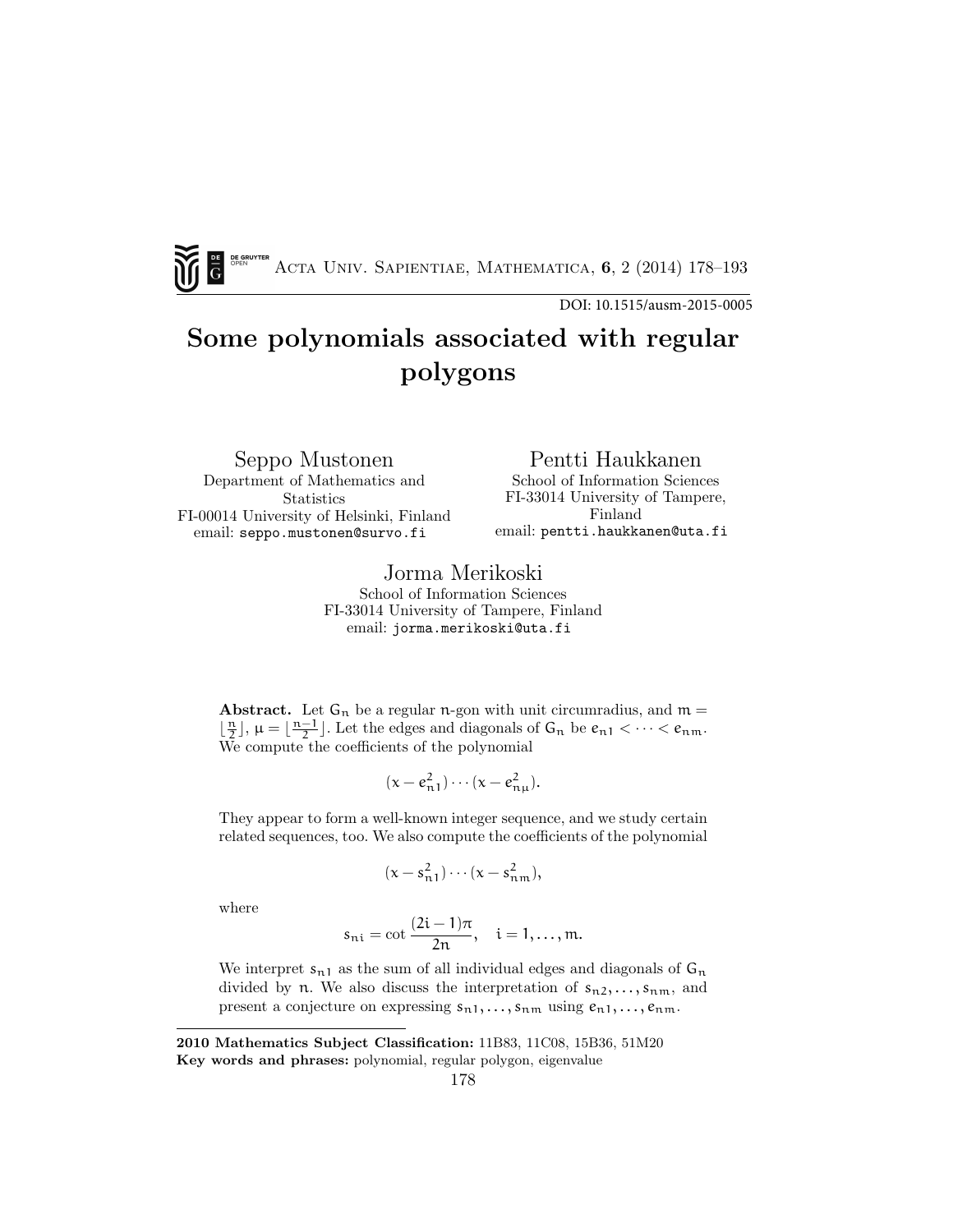#### 1 Introduction

Throughout,  $G_n$  is a regular n-gon with unit circumradius, and

$$
\mathfrak{m} = \left\lfloor \frac{\mathfrak{n}}{2} \right\rfloor, \quad \mu = \left\lfloor \frac{\mathfrak{n} - 1}{2} \right\rfloor.
$$

Long time ago Kepler observed [2] that the squares of the edge and diagonals of  $G_7$  are the zeros of the polynomial  $x^3 - 7x^2 + 14x - 7$ . This raises a general question: Are the squares of (the lengths of) the edge and diagonals of  $G_n$ , excluding the diameter, the zeros of a monic polynomial of degree  $\mu$  with integer coefficients?

Yes, they are. This follows from Savio's and Suruyanarayan's [6] results, which, however, do not give the polynomial explicitly. We will do it in Section 2. A natural further question concerns the edge and diagonals themselves, instead of their squares. They are not zeros of a polynomial described above, but we will in Section 3 see that the squared sum of all individual edges and diagonals is the largest zero of a monic polynomial of degree m with integer coefficients. We will study geometric interpretation of the square roots of the other zeros in Section 4. In Section 5, we will present a conjecture on expressing these square roots as simple linear combinations of the edge and diagonals. We will in Section 6 notify that the coefficients of the first-mentioned polynomial form an OEIS [4] sequence, and also study OEIS sequences corresponding to certain related polynomials. Finally, we will complete our paper with conclusions and further questions in Section 7.

#### 2 Squared chords

Let (the lengths of) the edge and diagonals of  $G_n$  be  $e_{n1} < \cdots < e_{nm}$ . Call them (the lengths of) the chords. Then

$$
e_{nk} = 2\sin\frac{k\pi}{n}, \quad k = 1, \ldots, m.
$$

Our problem is to find the coefficients  $a_{mk}$  and  $b_{mk}$  of the polynomials

$$
A_m(x) = (x - e_{n+2,1}^2) \cdots (x - e_{n+2,m}^2) =
$$
  
\n
$$
x^m + a_{m,m-1} x^{m-1} + \cdots + a_{m1} x + a_{m0},
$$
\n(1)

where n is even, and

$$
B_m(x) = (x - e_{n1}^2) \cdots (x - e_{nm}^2) = x^m + b_{m,m-1} x^{m-1} + \cdots + b_{m1} x + b_{m0}, \quad (2)
$$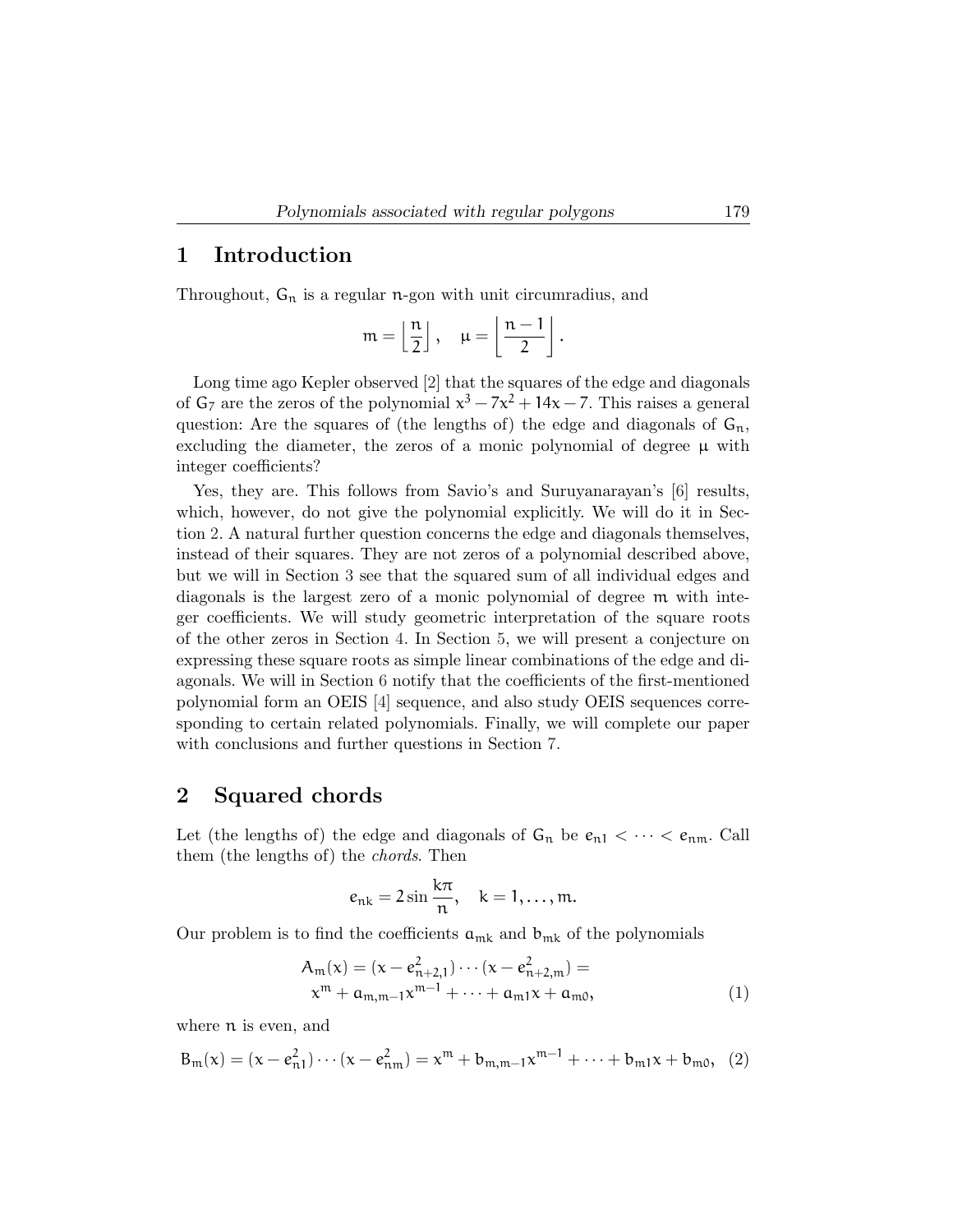where  $\pi$  is odd. We solve it in two theorems. Mustonen [3] found them experimentally and sketched their proofs.

Let tridiag<sub>m</sub> $(x, y)$  denote the symmetric tridiagonal  $m \times m$  matrix with all main diagonal entries x and first super- and subdiagonal entries y. For  $m \geq 2$ , define

$$
\mathbf{A}_{\mathfrak{m}} = \mathrm{tridiag}_{\mathfrak{m}}(2,1)
$$

and

 $\mathbf{B}_{m}$  is as  $\mathbf{A}_{m}$  but the  $(m, m)$  entry equals 3.

Also define  $\mathbf{A}_1 = (2)$  and  $\mathbf{B}_1 = (3)$ . Denote by spec the (multi)set of eigenvalues.

**Lemma 1** For all  $m \geq 1$ ,

$$
\operatorname{spec} \mathbf{A}_{m} = \left\{ 4 \sin^{2} \frac{k\pi}{n+2} \, \middle| \, k = 1, \dots, m \right\} = \left\{ e_{n+2,1}^{2}, \dots, e_{n+2,m}^{2} \right\},\tag{3}
$$
\n
$$
\operatorname{spec} \mathbf{B}_{m} = \left\{ 4 \sin^{2} \frac{k\pi}{n} \, \middle| \, k = 1, \dots, m \right\} = \left\{ e_{n1}^{2}, \dots, e_{nm}^{2} \right\}.
$$

**Proof.** See [1, 5, 6].

**Theorem 1** In  $(1)$ ,

$$
a_{mk} = (-1)^{m-k} \binom{m+1+k}{2k+1}.
$$
 (4)

Proof. Denoting

$$
P_m(x) = x^m + \sum_{k=0}^{m-1} (-1)^{m-k} {m+1+k \choose 2k+1} x^k,
$$

our claim is that

$$
P_m(x) = A_m(x) \tag{5}
$$

for all  $m \geq 1$ . Expanding det  $(xI_m - A_m)$  along the last row, we have

$$
A_{m+1}(x) = (x-2)A_m(x) - A_{m-1}(x)
$$

for all  $m \geq 2$ . Since

$$
P_1(x) = x - 2 = A_1(x)
$$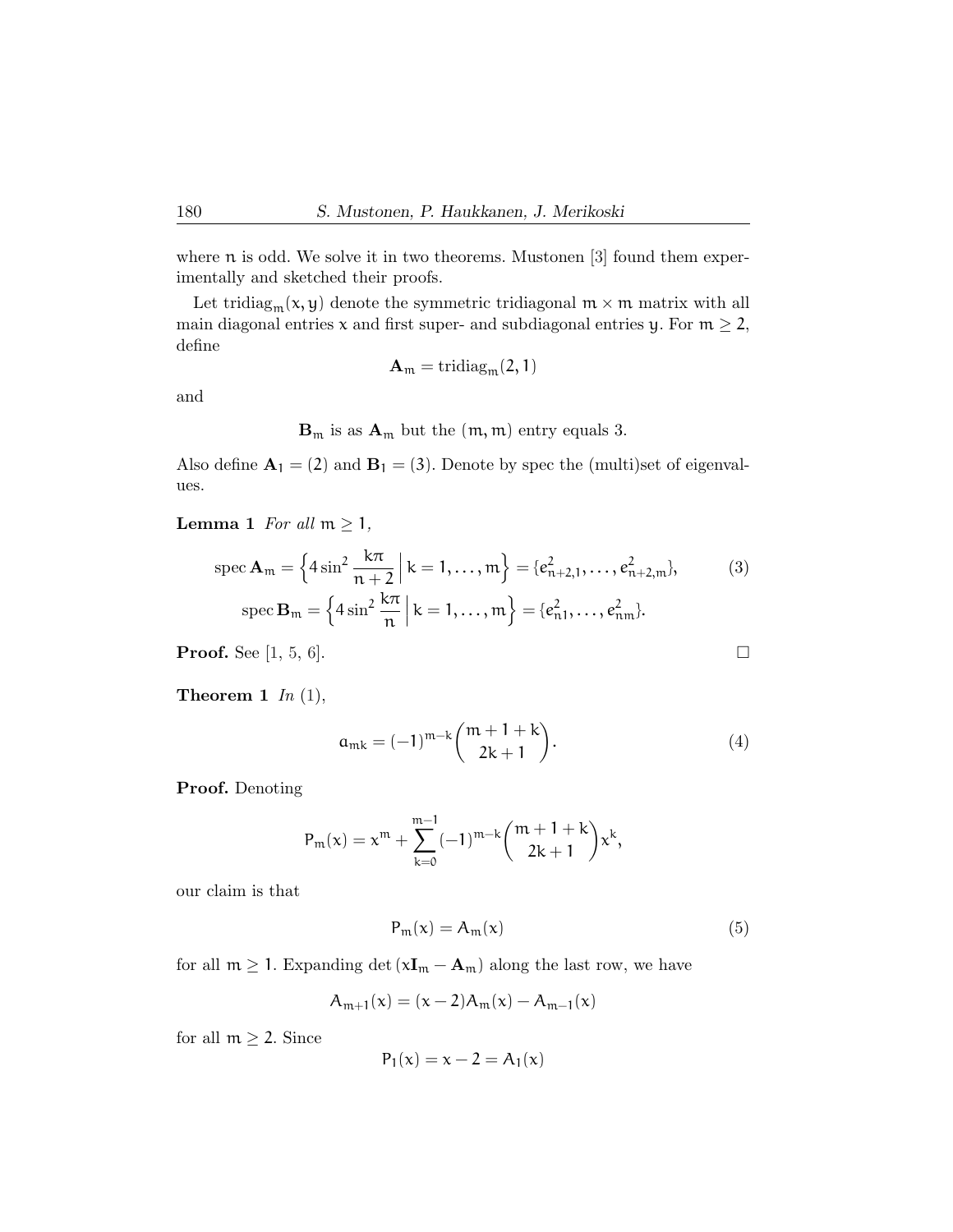and

$$
P_2(x) = x^2 - 4x + 3 = A_2(x),
$$

the claim (5) follows by showing that

$$
P_{m+1}(x) = (x-2)P_m(x) - P_{m-1}(x)
$$
\n(6)

for all  $m \geq 2$ . Mustonen [3] did it by using Mathematica. We will do the computations algebraically in the appendix.

The formula (4) yields  $a_{mm} = 1$ , consistently with the coefficient of  $x^m$ in (1). It also allows to define  $a_{00} = 1$ . The polynomial

$$
\tilde{A}_{m+1}(x) = (x-4)A_m(x) = x^{m+1} + \alpha_{m+1,m}x^m + \dots + \alpha_{m+1,1}x + \alpha_{m+1,0} \quad (7)
$$

has  $e_{n+2,m+1}^2 = 4$  as the additional zero. By (4),

$$
\alpha_{m+1,k} = (-1)^{m-k+1} \left( \binom{m+k}{2k-1} + 4 \binom{m+1+k}{2k+1} \right). \tag{8}
$$

(We define  $\binom{n}{k}$  $\binom{n}{k} = 0$  if  $k < 0.$ )

Theorem 2  $In (2),$ 

$$
b_{mk} = (-1)^{m-k} \frac{2m+1}{m-k} {m+k \choose 2k+1} = (-1)^{m-k} \left( {m+1+k \choose 2k+1} + {m+k \choose 2k+1} \right). \tag{9}
$$

Proof. The second equation follows from trivial computation. To show the first, denote

$$
Q_m(x) = x^m + \sum_{k=0}^{m-1} (-1)^{m-k} \frac{2m+1}{m-k} {m+k \choose 2k+1} x^k
$$

and claim that

$$
Q_m(x) = B_m(x) \tag{10}
$$

for all  $m \geq 1$ . Expanding det  $(xI_m - B_m)$ , we have

$$
B_{m+1}(x) = (x-3)A_m(x) - A_{m-1}(x)
$$

for all  $m \geq 2$ . Since

$$
Q_1(x) = x - 3 = B_1(x)
$$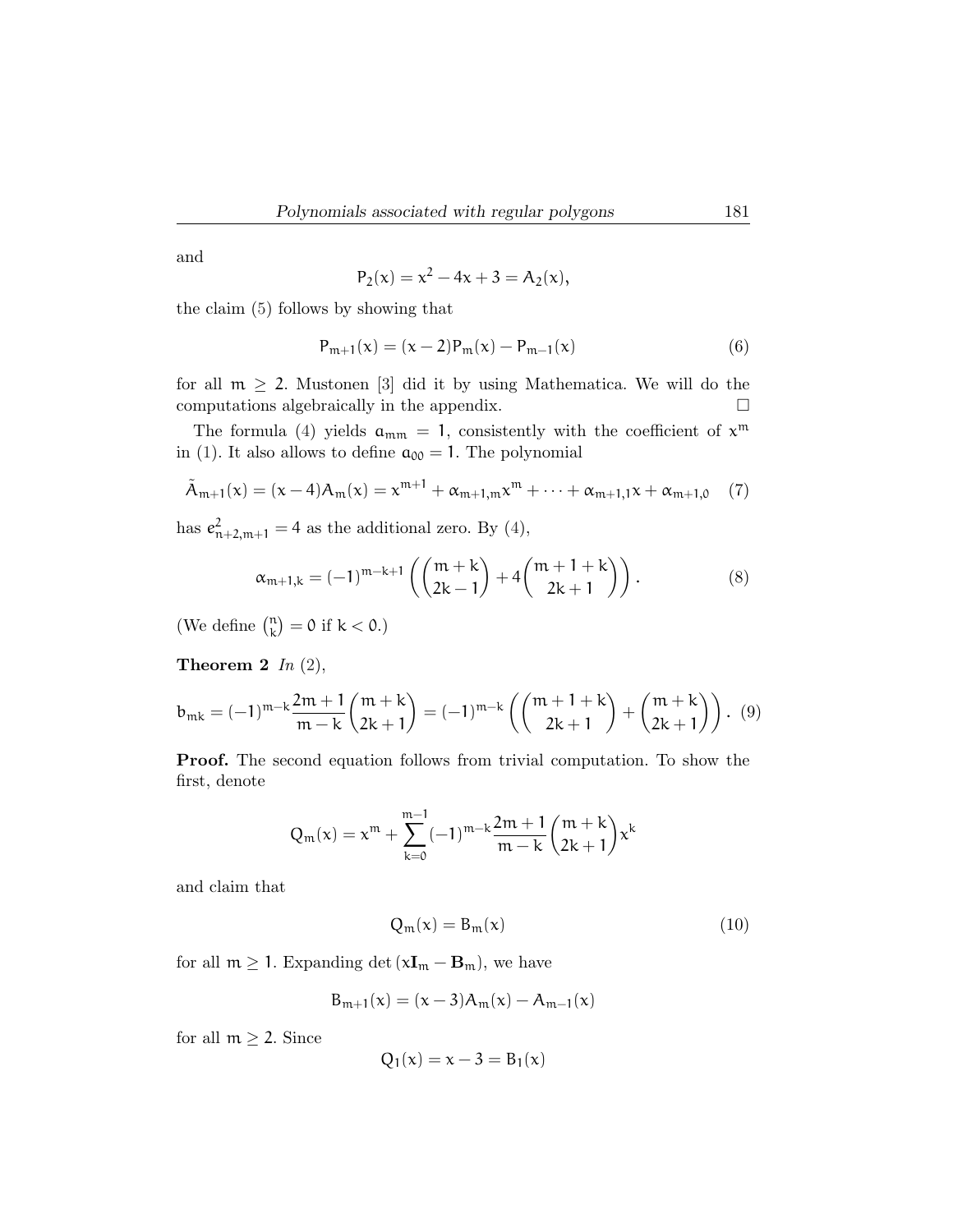and

$$
Q_2(x) = x^2 - 5x + 5 = B_2(x),
$$

the claim (10) follows by showing that

$$
Q_{m+1}(x) = (x-3)P_m(x) - P_{m-1}(x)
$$
\n(11)

for all  $m \geq 2$ . Mustonen [3] did also this by using Mathematica, and we will do the computations algebraically in the appendix.

For  $k = m$ , the first expression in (9) is undefined but the second is defined. (We define  $\binom{n}{k}$  $\mathbf{R}^n_k$  = 0 if  $n < k$ .) It gives  $\mathbf{b}_{mm} = 1$ , the coefficient of  $\mathbf{x}^m$  in (2). It also allows to define  $b_{00} = 1$ .

**Corollary 1** The sum of all individual squared chords of  $G_n$  is  $n^2$ . Their product is  $n^n$ .

**Proof.** By Theorems 1 and 2 (or by  $[7, Eqs. (20)$  and  $(24)]$ ), we obtain

$$
e_{2m,1}^2 + \cdots + e_{2m,m-1}^2 = -\mathfrak{a}_{m-1,m-2} = 2(m-1),
$$
  
 $e_{2m+1,1}^2 + \cdots + e_{2m+1,m}^2 = -\mathfrak{b}_{m,m-1} = 2m+1,$ 

and

$$
e_{2m,1}^2 \cdots e_{2m,m-1}^2 = (-1)^m a_{m-1,0} = m,
$$
  

$$
e_{2m+1,1}^2 \cdots e_{2m+1,m}^2 = (-1)^m b_{m0} = 2m + 1.
$$

Denoting by  $\Sigma_n$  the sum and by  $\Pi_n$  the product of all individual squared chords of  $G_n$ , we therefore have

$$
\Sigma_{2m} = 2m \cdot 2(m-1) + m \cdot 4 = (2m)^2,
$$
  
\n
$$
\Sigma_{2m+1} = (2m+1)(2m+1) = (2m+1)^2,
$$

and

$$
\Pi_{2m}=m^{2m}4^m=(2m)^{2m},\quad \Pi_{2m+1}=(2m+1)^{2m+1}.
$$

 $\Box$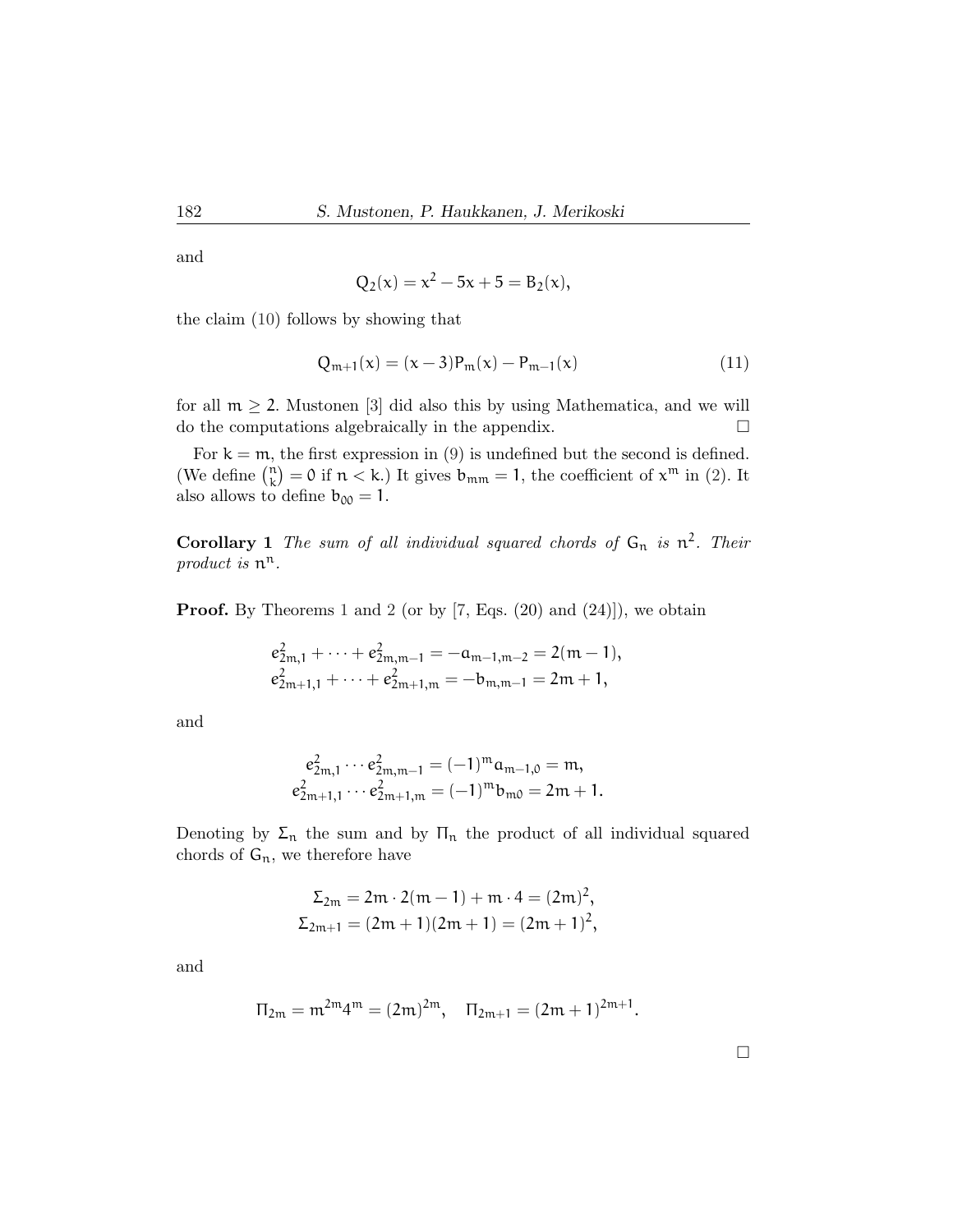### 3 Sum of chords

The sum of all individual chords of  $G_n$  is

$$
S_n = ns_n,
$$

where

$$
s_n = e_{n1} + \cdots + e_{n,m-1} + \frac{1}{2}e_{nm} = e_{n1} + \cdots + e_{n,m-1} + 1
$$

if n is even, and

 $s_n = e_{n1} + \cdots + e_{nm}$ 

if n is odd, is the sum of different (lengths of) chords but the diameter is halved.

**Theorem 3** For all  $n \geq 3$ ,

$$
s_n=\cot\frac{\pi}{2n}.
$$

**Proof.** We have  $[7, Eq. (21)]$ 

$$
\sum_{k=1}^{n-1} \sin \frac{k\pi}{n} = \cot \frac{\pi}{2n}.
$$
 (12)

If n is even, this implies

$$
s_n = \sum_{k=1}^{m-1} 2 \sin \frac{k\pi}{n} + \frac{1}{2} \cdot 2 = \sum_{k=1}^{m-1} \sin \frac{k\pi}{n} + 1 + \sum_{k=m+1}^{2m-1} \sin \frac{k\pi}{n} = \sum_{k=1}^{2m-1} \sin \frac{k\pi}{n} = \cot \frac{\pi}{2n}.
$$

If n is odd, then

$$
s_n = \sum_{k=1}^m 2 \sin \frac{k\pi}{n} = \sum_{k=1}^m \sin \frac{k\pi}{n} + \sum_{k=m+1}^{2m} \sin \frac{k\pi}{n} = \sum_{k=1}^{2m} \sin \frac{k\pi}{n} = \cot \frac{\pi}{2n}.
$$

Is  $s_n$  a zero of a monic polynomial of degree  $m$  with integer coefficients? Yes for  $s_4 = \cot \frac{\pi}{8} = 1 +$ ا[0]<br>⁄  $\overline{2}$ ; it is a zero of  $x^2 - 2x - 1$ . On the other hand, it is easy to see that  $s_5 = \cot \frac{\pi}{10} = \sqrt{5+2}$ √ 5 is not a zero of such a polynomial. But

 $\Box$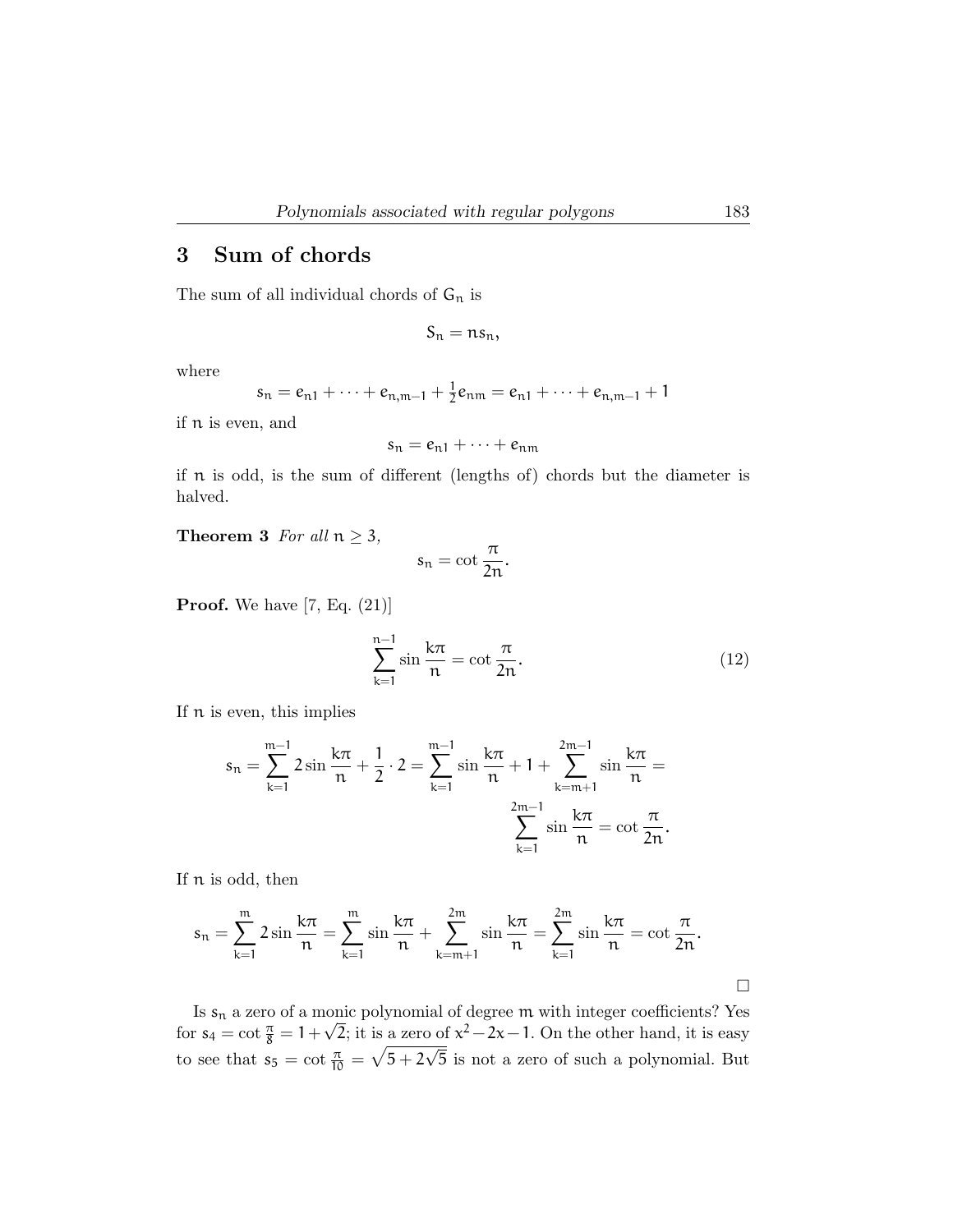$s_5^2 = 5 + 2$ √  $\overline{5}$  is a zero of  $x^2 - 10x + 5$ , and the other zero is  $5 - 2\sqrt{5} = \cot^2 \frac{3\pi}{10}$ . Also  $s_4^2 = 3 + 2$ √  $+\frac{2}{\sqrt{2}}\text{ has this property: it is a zero of }x^2-6x+1,$  and the other zero is  $3 - 2\sqrt{2} = \cot^2 \frac{3\pi}{8}$ .

Generally, denoting

$$
s_{ni} = \cot \frac{(2i-1)\pi}{2n}, \quad i = 1, ..., m,
$$

this motivates us to study for even n the coefficients of the polynomial

$$
U_m(x) = (x - s_{n1}^2) \cdots (x - s_{nm}^2) = x^m + u_{m,m-1} x^{m-1} + \cdots + u_{m1} x + u_{m0},
$$
 (13)

and for odd n those of

$$
V_m(x) = (x - s_{n1}^2) \cdots (x - s_{nm}^2) = x^m + \nu_{m,m-1} x^{m-1} + \cdots + \nu_{m1} x + \nu_{m0}. (14)
$$

We will see that they all are integers. The largest zero is  $s_n^2 = s_{n1}^2$ .

Mustonen [3] found the following theorem experimentally and also presented its proof. Yaglom and Yaglom [9, Eqs. (7) and (8)] formulated (16) differently.

**Theorem 4** In  $(13)$ ,

$$
\mathfrak{u}_{mk} = (-1)^k \binom{\mathfrak{n}}{2k}.\tag{15}
$$

 $In (14),$ 

$$
v_{mk} = (-1)^k \binom{n}{2k+1}.
$$
\n(16)

**Proof.** We have [10]

$$
\cot nt = \frac{\sum_{k=0}^{m} (-1)^k {n \choose 2k} \cot^{n-2k} t}{\sum_{k=0}^{m} (-1)^k {n \choose 2k+1} \cot^{n-2k-1} t}.
$$
 (17)

Denote

$$
t_i = \frac{(2i-1)\pi}{2n}
$$
,  $i = 1,..., m$ .

Since  $\cot \pi t_i = 0$ , (17) yields

$$
\sum_{k=0}^{m} (-1)^{k} {n \choose 2k} \cot^{n-2k} t_i = 0.
$$
 (18)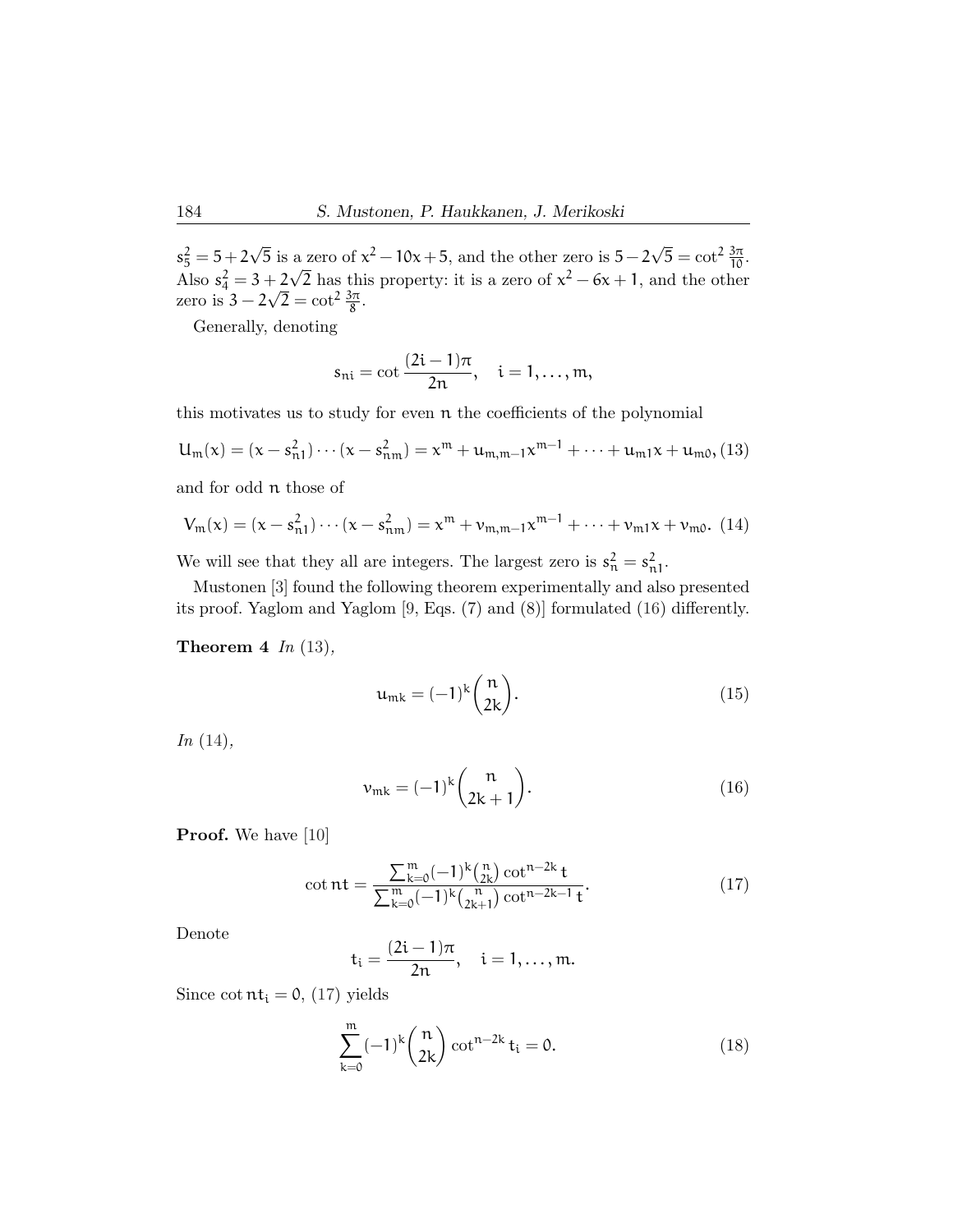First assume n even. The polynomial

$$
\tilde{u}_m(\mathsf{x})=\sum_{k=0}^m(-1)^{m-k}\binom{n}{2k}\mathsf{x}^k
$$

is monic and has degree  $\mathfrak{m}.$  For all  $\mathfrak{i}=1,\ldots,\mathfrak{m},$ 

$$
\tilde{u}_{m}(s_{ni}^{2}) = \sum_{k=0}^{m} (-1)^{m-k} {2m \choose 2k} s_{ni}^{2k} = \sum_{l=0}^{m} (-1)^{l} {2m \choose 2m-2l} s_{ni}^{2m-2l}
$$

$$
= \sum_{l=0}^{m} (-1)^{l} {2m \choose 2l} s_{ni}^{2m-2l} = \sum_{l=0}^{m} (-1)^{l} {n \choose 2l} \cot^{n-2l} t_{i} = 0
$$

by (18). Hence

$$
\tilde{U}_m(x) = (x - s_{n1}^2) \cdots (x - s_{nm}^2) = U_m(x),
$$

and (15) follows.

Second, assume n odd. The polynomial

$$
\tilde{V}_m(x)=\sum_{k=0}^m(-1)^{m-k}\binom{n}{2k+1}x^k
$$

is monic and has degree  $\mathfrak{m}.$  For all  $\mathfrak{i}=1,\ldots,\mathfrak{m},$ 

$$
\tilde{V}_{m}(s_{ni}^{2}) = \sum_{k=0}^{m} (-1)^{m-k} {2m+1 \choose 2k+1} s_{ni}^{2k} = \sum_{l=0}^{m} (-1)^{l} {2m+1 \choose 2m-2l+1} s_{ni}^{2m-2l} =
$$
\n
$$
s_{ni}^{-1} \sum_{l=0}^{m} (-1)^{l} {2m+1 \choose 2m-2l+1} s_{ni}^{2m+1-2l} = s_{ni}^{-1} \sum_{l=0}^{m} (-1)^{l} {2m+1 \choose 2l} s_{ni}^{2m+1-2l} =
$$
\n
$$
= s_{ni}^{-1} \sum_{l=0}^{m} (-1)^{l} {n \choose 2l} \cot^{n-2l} t_{i} = 0,
$$

again by (18). Hence

$$
\tilde{V}_m(x) = (x - s_{n1}^2) \cdots (x - s_{nm}^2) = V_m(x),
$$

and (16) follows.  $\Box$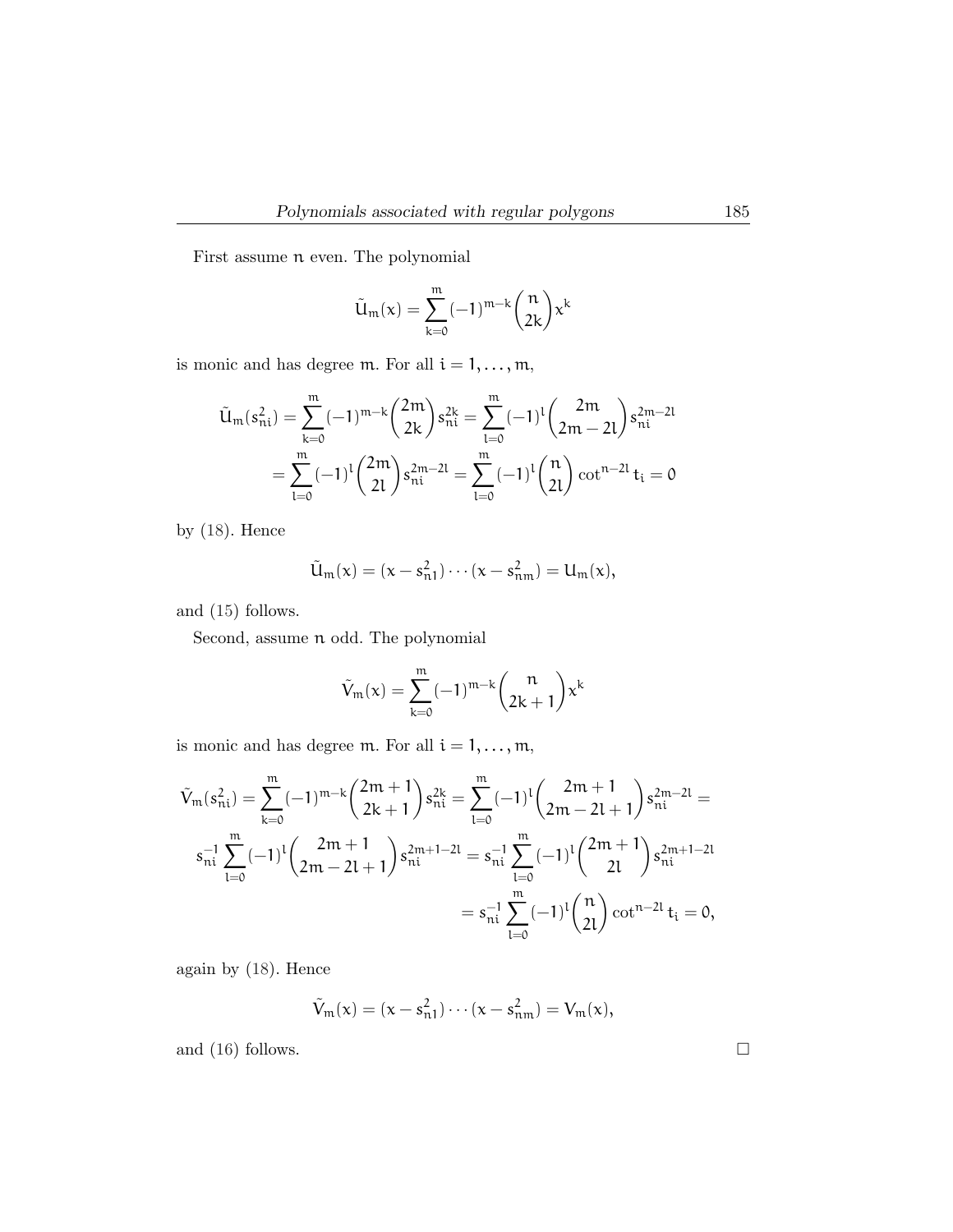**Corollary 2** The number  $s_n^2$  is the largest zero of the polynomial

 $\mathbf{x}^{\mathfrak{m}}+\mathbf{u}_{\mathfrak{m},\mathfrak{m}-1}\mathfrak{n}\mathbf{x}^{\mathfrak{m}-1}+\cdots+\mathbf{u}_{\mathfrak{m}1}\mathfrak{n}^{\mathfrak{m}-1}\mathbf{x}+\mathbf{u}_{\mathfrak{m}0}\mathfrak{n}^{\mathfrak{m}}$ 

if n is even, and that of

$$
x^{m} + \nu_{m,m-1}nx^{m-1} + \cdots + \nu_{m1}n^{m-1}x + \nu_{m0}n^{m}
$$

if n is odd.

#### 4 Interpreting  $s_{n,m-k+1}, k = 1, \ldots, \lfloor \frac{n-1}{3} \rfloor$  $\frac{-1}{3}$ ],  $\operatorname{\mathfrak{n}}$  odd

The zeros of  $A_m(x)$  and  $B_m(x)$  describe the squared chords of  $G_{2m+2}$  and  $G_{2m+1}$ , respectively, excluding the diameter. The largest zero of  $U_m(x)$ ,  $s_{2m,1}^2 =$  $s_{2m}^2$ , and that of  $V_m(x)$ ,  $s_{2m+1,1}^2 = s_{2m+1}^2$ , describe the squared sum of chords but halving the diameter. In other words, the sum of all individual chords of  $G_n$  is divided by n and the result is squared.

What about the other zeros?

Let the vertices of  $G_n$  be  $P_0, \ldots, P_{n-1}$ , where  $P_k = (\cos \frac{k\pi}{n}, \sin \frac{k\pi}{n})$ . Then  $e_{nk} = P_0 P_k = 2 \sin \frac{k\pi}{n}$ ,  $k = 1, \ldots, m$ . Since  $P_0 P_{n-k} = P_0 P_k$ , we define  $e_{n,n-k}$  $e_{nk}, k = 1, ..., m$ .

Fix n and denote  $e_k = e_{nk}$  for brevity. Assume that  $3k < n$ ; i.e.,  $k < \frac{n}{3}$ . Then the line segments  $P_0P_{2k}$  and  $P_kP_{n-k}$  intersect; let  $Q_k$  be their intersection point and denote  $x_k = P_0Q_k$ . Because  $\Delta Q_kP_0P_k \sim \Delta Q_kP_{2k}P_{n-k}$ , we have

$$
\frac{x_k}{e_{2k}-x_k}=\frac{e_k}{e_{3k}}.
$$

Hence

$$
x_k = \frac{e_k e_{2k}}{e_k + e_{3k}} = \frac{2 \sin \frac{k\pi}{n} \sin \frac{2k\pi}{n}}{\sin \frac{k\pi}{n} + \sin \frac{3k\pi}{n}} =
$$
  

$$
\frac{2 \sin \frac{k\pi}{n} \sin \frac{2k\pi}{n}}{\sin(\frac{2k\pi}{n} - \frac{k\pi}{n}) + \sin(\frac{2k\pi}{n} + \frac{k\pi}{n})} = \frac{\sin \frac{k\pi}{n} \sin \frac{2k\pi}{n}}{\sin \frac{2k\pi}{n} \cos \frac{k\pi}{n}} = \tan \frac{k\pi}{n}.
$$

If n is odd, then

$$
\tan \frac{k\pi}{n} = \cot \left( \frac{\pi}{2} - \frac{k\pi}{2m+1} \right) = \cot \frac{[2(m-k)+1]\pi}{2n} = s_{n,m-k+1}.
$$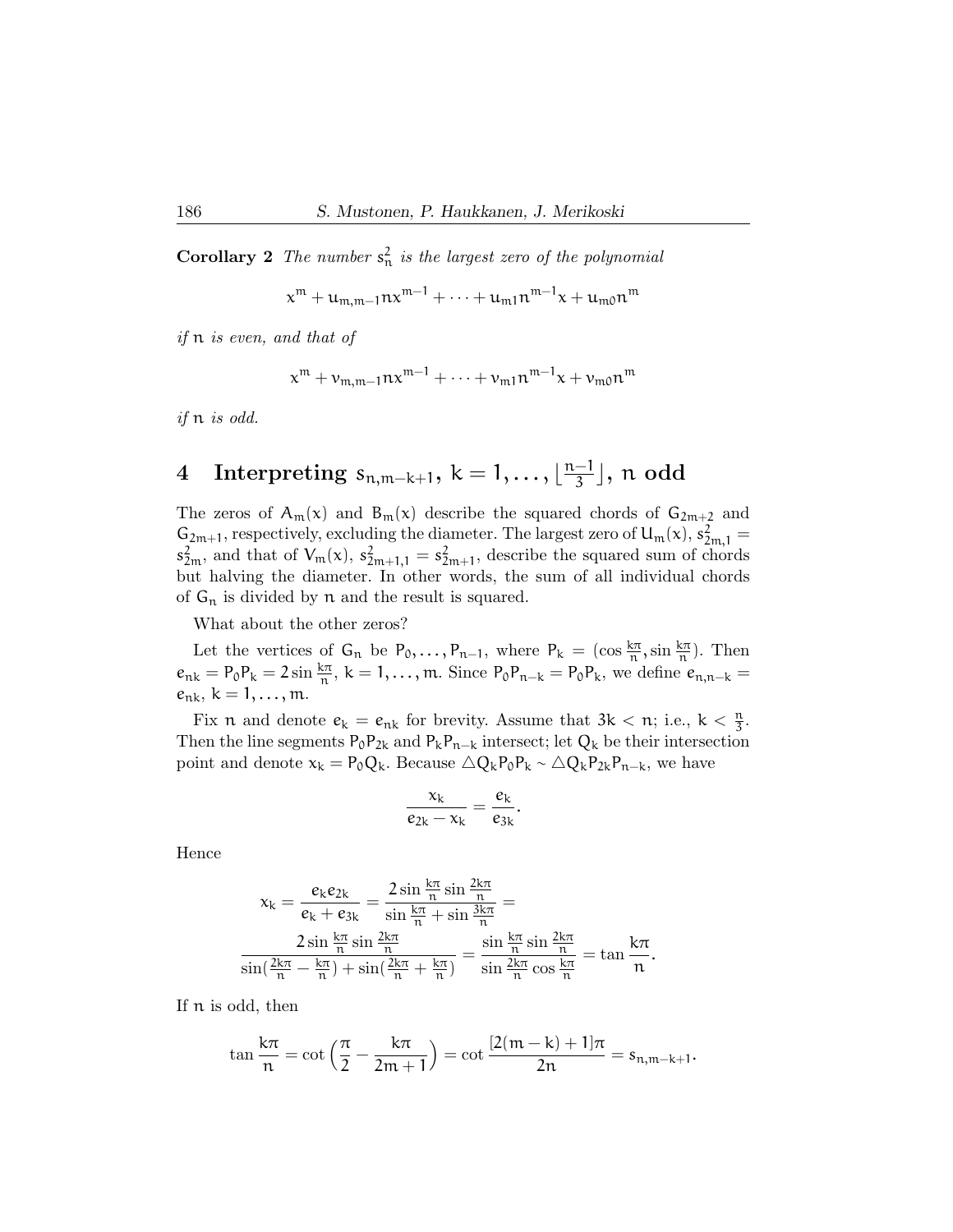Thus  $s_{n,m-k+1} = P_0 Q_k$ ,  $k = 1, ..., \lfloor \frac{n-1}{3} \rfloor$  $\frac{-1}{3}$ . In other words, the  $\lfloor \frac{n-1}{3} \rfloor$ .  $\frac{-1}{3}$  smallest zeros of  $V_m(x)$  are the squared line segments  $P_0Q_k$ ,  $k = 1, \ldots, \lfloor \frac{n-1}{3} \rfloor$  $\frac{-1}{3}$ . Mustonen [3] found this experimentally. The largest zero is already interpreted, but the interpretation of the rest of zeros remains open. For some experimental observations, see [3]. Interpretation of the zeros of  $U_m(x)$ , except the largest, remains open, too.

## 5 Expressing  $s_{n1}, \ldots, s_{nm}$  using  $e_{n1}, \ldots, e_{nm}$

Mustonen's [3] experiments make conjecture that, given n, there are numbers  $\lambda_{nk}^{(i)} \in \{0, \pm 1\}, i, k = 1, \ldots, m$ , such that

$$
s_{ni} = \lambda_{n1}^{(i)} e_{n1} + \cdots + \lambda_{n,m-1}^{(i)} e_{n,m-1} + \lambda_{nm}^{(i)} e'_{nm}, \quad i = 1, \ldots, m,
$$

where

$$
e'_{nm} = \begin{cases} \frac{1}{2}e_{nm} & \text{if } n \text{ is even,} \\ e_{nm} & \text{if } n \text{ is odd.} \end{cases}
$$

In other words,

$$
\cot \frac{(2i-1)\pi}{2n} = 2\Big[\lambda_{n1}^{(i)}\sin \frac{\pi}{n} + \cdots + \lambda_{n,m-1}^{(i)}\sin \frac{(m-1)\pi}{n} + \theta_n\lambda_{nm}^{(i)}\sin \frac{m\pi}{n}\Big],
$$

where

$$
\theta_n = \left\{ \begin{array}{cl} \frac{1}{2} & \text{if } n \text{ is even,} \\ 1 & \text{if } n \text{ is odd.} \end{array} \right.
$$

This is true by (12) when  $i = 1$  ( $s_{n1} = s_n$ ,  $\lambda_{n1}^{(1)} = \cdots = \lambda_{nm}^{(1)} = 1$ ) but remains generally open.

For example, let  $n = 15$ . Denoting  $s_k = s_{15,k}$  and  $e_k = e_{15,k}$  for brevity, we have [3, p. 17]

$$
s_1 = e_1 + e_2 + e_3 + e_4 + e_5 + e_6 + e_7
$$
  
\n
$$
s_2 = e_3 + e_6
$$
  
\n
$$
s_3 = e_5
$$
  
\n
$$
s_4 = e_1 - e_2 + e_3 - e_4 + e_5 - e_6 + e_7
$$
  
\n
$$
s_5 = -e_3 + e_4 - e_5 + e_6 - e_7
$$
  
\n
$$
s_7 = e_1 + e_2 - e_3 - e_4 + e_5 + e_6 - e_7.
$$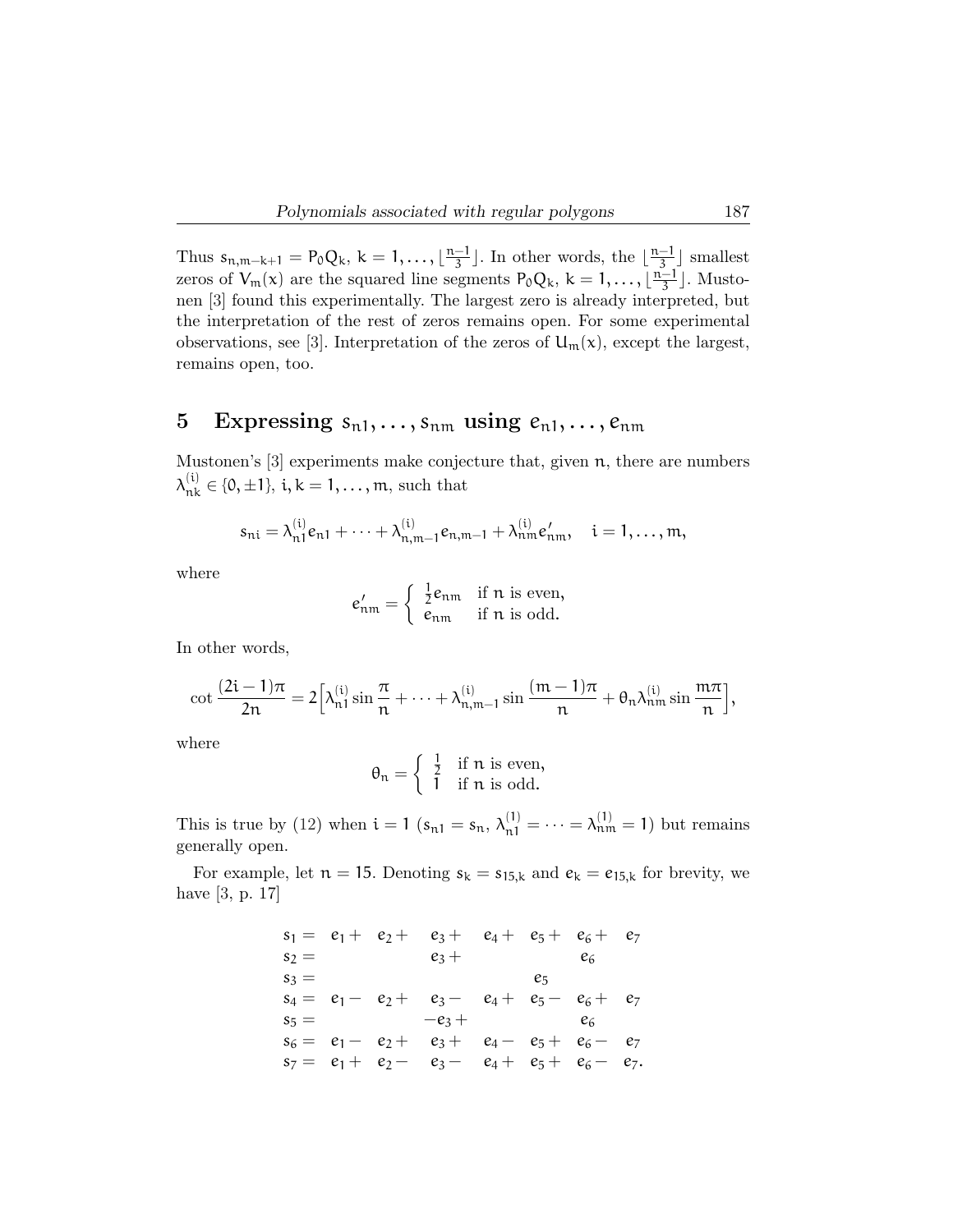We study the zero coefficients in general. If and only if  $d = \gcd(n, 2i-1) > 1$ , then  $G_n$  "inherits" the chord

$$
s_{ni} = \cot \frac{(2i-1)\pi}{2n}
$$

from  $G_d$ . Then the chords of  $G_d$  are enough to express  $s_{ni}$ , and the coefficients of the remaining chords are zero. Indeed, in our example,

$$
s_2 = s_{15,2} = \cot\frac{3\pi}{30} = \cot\frac{\pi}{10} = 2\left(\sin\frac{\pi}{5} + \sin\frac{2\pi}{5}\right),
$$
  
\n
$$
s_3 = s_{15,3} = \cot\frac{5\pi}{30} = \cot\frac{\pi}{6} = 2\sin\frac{\pi}{3},
$$
  
\n
$$
s_5 = s_{15,5} = \cot\frac{9\pi}{30} = \cot\frac{3\pi}{10} = 2\left(-\sin\frac{\pi}{5} + \sin\frac{2\pi}{5}\right),
$$

showing that  $s_3$  is "inherited" from  $G_3$ , and  $s_2$  and  $s_5$  from  $G_5$ .

So we conjecture additionally that if and only if  $\pi$  is a prime or a power of 2, then each  $\lambda_{nk}^{(i)} \in \{\pm 1\}$ . Mustonen [3] gives also other experimental results and conjectures about the structure of the three-dimensional array  $(\lambda_{nk}^{(i)})$ , and presents an efficient algorithm to compute these numbers.

#### 6 Connections with OEIS sequences

The (lexicographically ordered) sequence  $(a_{mk})$  is A053122 in OEIS. Its first six terms are  $a_{00} = 1$ ,  $a_{10} = -2$ ,  $a_{11} = 1$ ,  $a_{20} = 3$ ,  $a_{21} = -4$ ,  $a_{22} = 1$ .

The OEIS sequence A132460 consists of the numbers

$$
t_{n0} = 1, \quad n = 0, 1, 2, \ldots,
$$
  

$$
t_{nk} = (-1)^k \left( \binom{n-k}{k} + \binom{n-k-1}{k-1} \right), \quad n = 2, 3, \ldots, \ k = 1, \ldots, m.
$$

The first six terms of its subsequence corresponding to odd values of  $\pi$  are  $t_{10} = 1 = b_{00}, t_{30} = 1 = b_{11}, t_{31} = -3 = b_{10}, t_{50} = 1 = b_{22}, t_{51} = -5 = b_{21}$  $t_{52} = 5 = b_{20}$ . In general,  $b_{mk} = t_{2m+1,m-k}$ .

Also the characteristic polynomials of certain other tridiagonal matrices have connections with OEIS sequences. We study two of them.

Let tridiag( $\mathbf{a}, \mathbf{b}, \mathbf{c}$ ) denote the tridiagonal matrix with main diagonal, subdiagonal and superdiagonal entries those of vectors a, b and c, respectively, and denote  $x^{(k)} = x, \ldots, x$ , k copies. For  $m \geq 3$ , define

$$
\mathbf{C}_m = \mathrm{tridiag}\left( (2^{(m)}), ((-1)^{(m-2)}, -2), (-2, (-1)^{(m-2)}) \right)
$$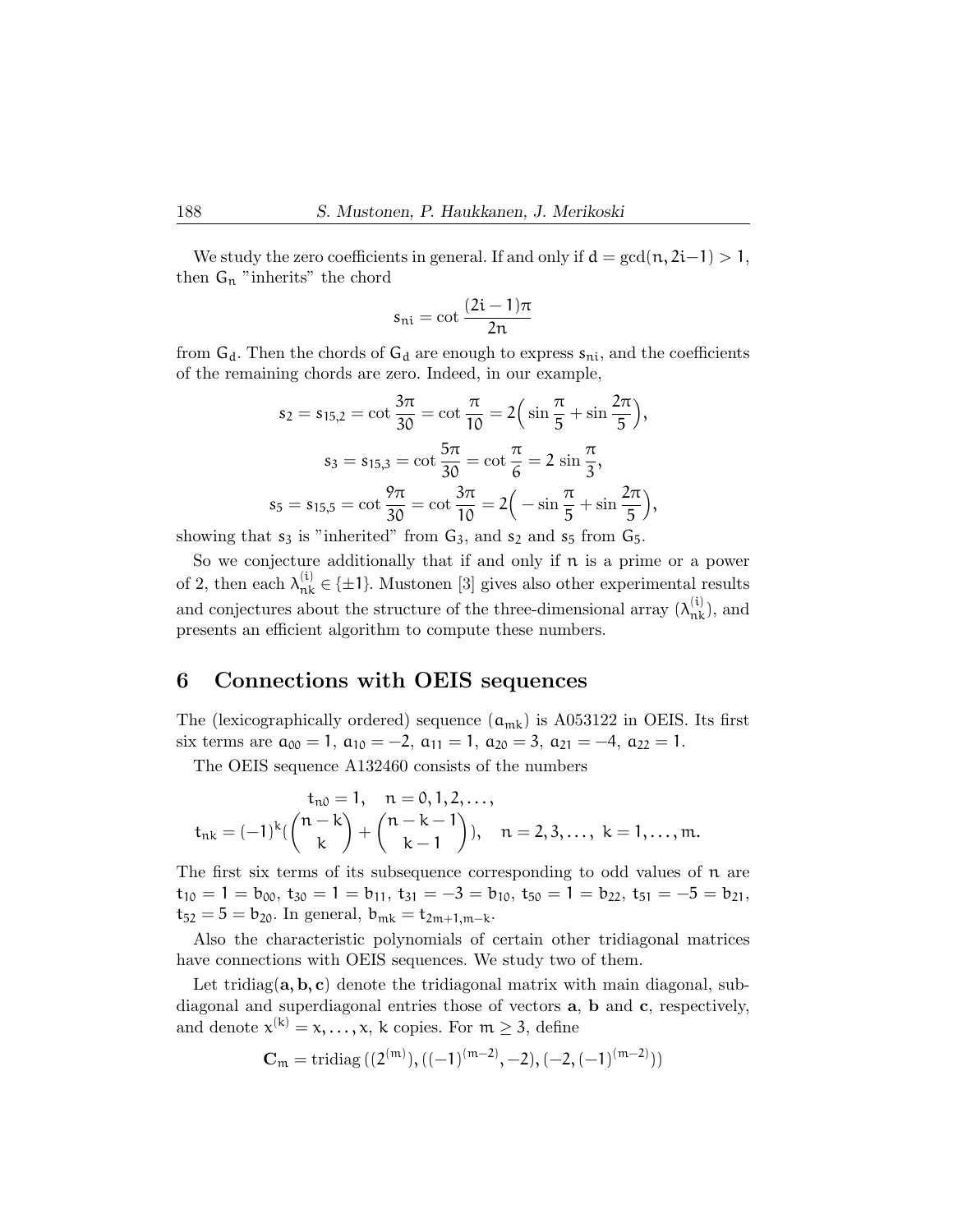and

$$
C_2 = \begin{pmatrix} 2 & -2 \\ -2 & 2 \end{pmatrix}, \quad C_1 = (2).
$$

For  $m \geq 1$ , consider the polynomial

$$
C_m(x) = \det(x\mathbf{I}_m - \mathbf{C}_m) = x^m + c_{m,m-1}x^{m-1} + \cdots + c_{m1}x + c_{m0}
$$

and define  $C_0(x) = 1$ ,  $c_{00} = c_{mm} = 1$ . The sequence A140882 consists of the numbers  $(-1)^{m}c_{mk}$ . Since  $C_0(x) = 1$ ,  $C_1(x) = x - 2$ ,  $C_2(x) = x^2 - 4x$ ,  $C_3(x) = x^3 - 6x^2 + 8x$ , its first ten terms are  $1, 2, -1, 0, -4, 1, 0, -8, 6, -1$ , as listed in [4].

We have  $x\tilde{A}_1(x) = x^2 - 4x = C_2(x)$  and  $x\tilde{A}_2(x) = x^3 - 6x^2 + 8x = C_3(x)$ , and generally

$$
C_{m+1}(x) = x\tilde{A}_m(x) \tag{19}
$$

for all  $m > 1$ . This can be proved similarly to the proofs of Theorems 1 and 2. By  $(8)$ , a formula for A140882 is then obtained. By  $(19)$ ,  $(7)$  and  $(3)$ ,

$$
\operatorname{spec} \mathbf{C}_m = \operatorname{spec} \mathbf{A}_{m-2} \cup \{0, 4\} = \left\{ 4 \sin^2 \frac{k\pi}{2m-2} \; \middle| \; k = 0, \ldots, m-1 \right\}
$$

for  $m \geq 3$ .

Finally, the sequence A136672 motivates us to study the polynomial

$$
F_{m+1}(x) = (x-2)A_m(x) = x^{m+1} + f_{m+1,m}x^m + \dots + f_{m+1,1}x + f_{m+1,0} \tag{20}
$$

and its connections with the matrix  $\mathbf{D}_m$ , defined by

$$
\mathbf{D}_{\mathfrak{m}} = \mathrm{tridiag}((2^{(m)}), ((-1)^{(m-2)}, 0), ((-1)^{(m-1)}))
$$

if  $m \geq 3$ , and

$$
\mathbf{D}_2 = \left( \begin{array}{cc} 2 & -1 \\ 0 & 2 \end{array} \right), \quad \mathbf{D}_1 = (2).
$$

By Theorem 1,

$$
f_{m+1,k} = (-1)^{m-k+1} \left( \binom{m+k}{2k-1} + 2 \binom{m+1+k}{2k+1} \right). \tag{21}
$$

For  $m \geq 1$ , consider the polynomial

$$
D_m(x) = \det(xI_m - D_m) = x^m + d_{m,m-1}x^{m-1} + \cdots + d_{m1}x + d_{m0}
$$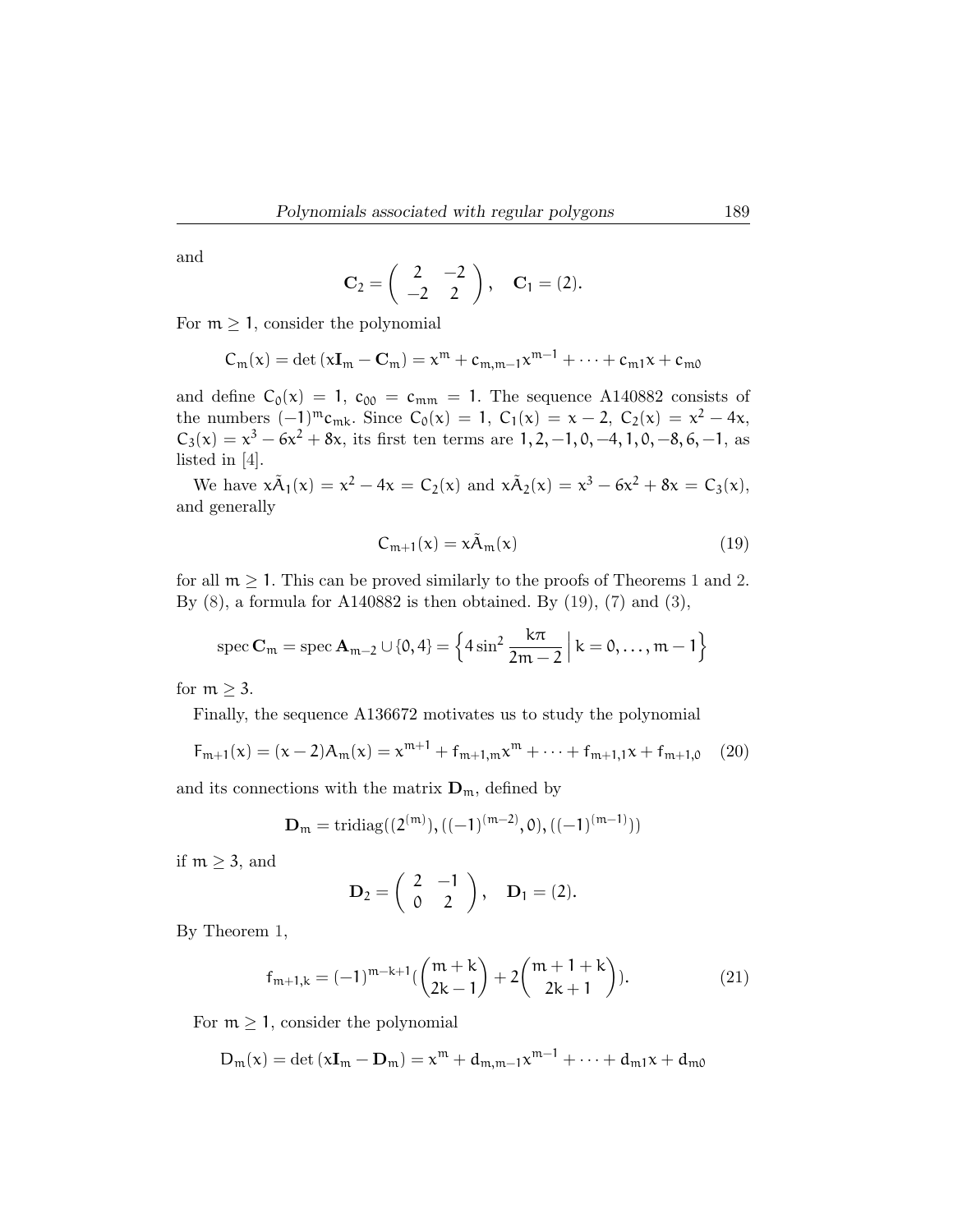and define  $D_0(x) = 1$ ,  $d_{00} = d_{mm} = 1$ . The sequence A136672 consists of the numbers  $(-1)^{m}d_{mk}$ . We have  $D_0(x) = 1$ ,  $D_1(x) = x - 2$ ,  $D_2(x) = x^2 - 4x + 4$ ,  $D_3(x) = x^3 - 6x^2 + 11x - 6$ . So its first ten terms are  $1, 2, -1, 4, -4, 1, 6, -11, 6, -1$ , as listed in [4].

Since  $F_1(x) = x - 2 = D_1(x)$ ,  $F_2(x) = x^2 - 4x + 4 = D_2(x)$ , and  $F_3(x) =$  $x^3 - 6x^2 + 11x - 6 = D_3(x)$ , it seems that

$$
D_m(x) = F_m(x) \tag{22}
$$

for all  $m > 1$ . This can be proved similarly to the previous proofs. By  $(21)$ , a formula for A136672 follows. By (22), (20) and (3),

$$
\operatorname{spec} \mathbf{D}_{\mathfrak{m}} = \operatorname{spec} \mathbf{A}_{\mathfrak{m}-1} \cup \{2\} = \left\{ 4 \sin^2 \frac{k\pi}{2\mathfrak{m}} \, \middle| \, k = 1, \dots, \mathfrak{m} - 1 \right\} \cup \{2\}
$$

for  $m \geq 2$ .

#### 7 Conclusions and further questions

The squared chords of  $G_n$ , excluding the diameter, are the zeros of a monic polynomial of degree  $\mu$  with integer coefficients. Including the diameter, the degree is m.

The squared sum of all individual chords is the largest zero of a monic polynomial of degree m with integer coefficients. An equivalent fact is that the squared sum of all different (lengths of) chords but the diameter is halved, is a zero of such a polynomial. The zeros of this polynomial seem to be linear combinations of the chords with all coefficients  $0$  or  $\pm 1$ .

Lemma 1, stating that  $e_{n1}^2, \ldots, e_{n\mu}^2$  are the eigenvalues of a tridiagonal matrix with integer entries, follows from certain properties of the Chebychev polynomials. So squared chords have interesting connections with these topics. But what about  $s_{n1}^2, \ldots, s_{nm}^2$ ? Are also they the eigenvalues of such a tridiagonal matrix? This question remains open.

The coefficients of the polynomial  $(x - e_{n1}^2) \cdots (x - e_{n\mu}^2)$  form an OEIS sequence, and so do also those of certain related polynomials. What about the coefficients of  $(x - s_{n1}^2) \cdots (x - s_{nm}^2)$ ? Do also they form such a sequence? This question remains open, too.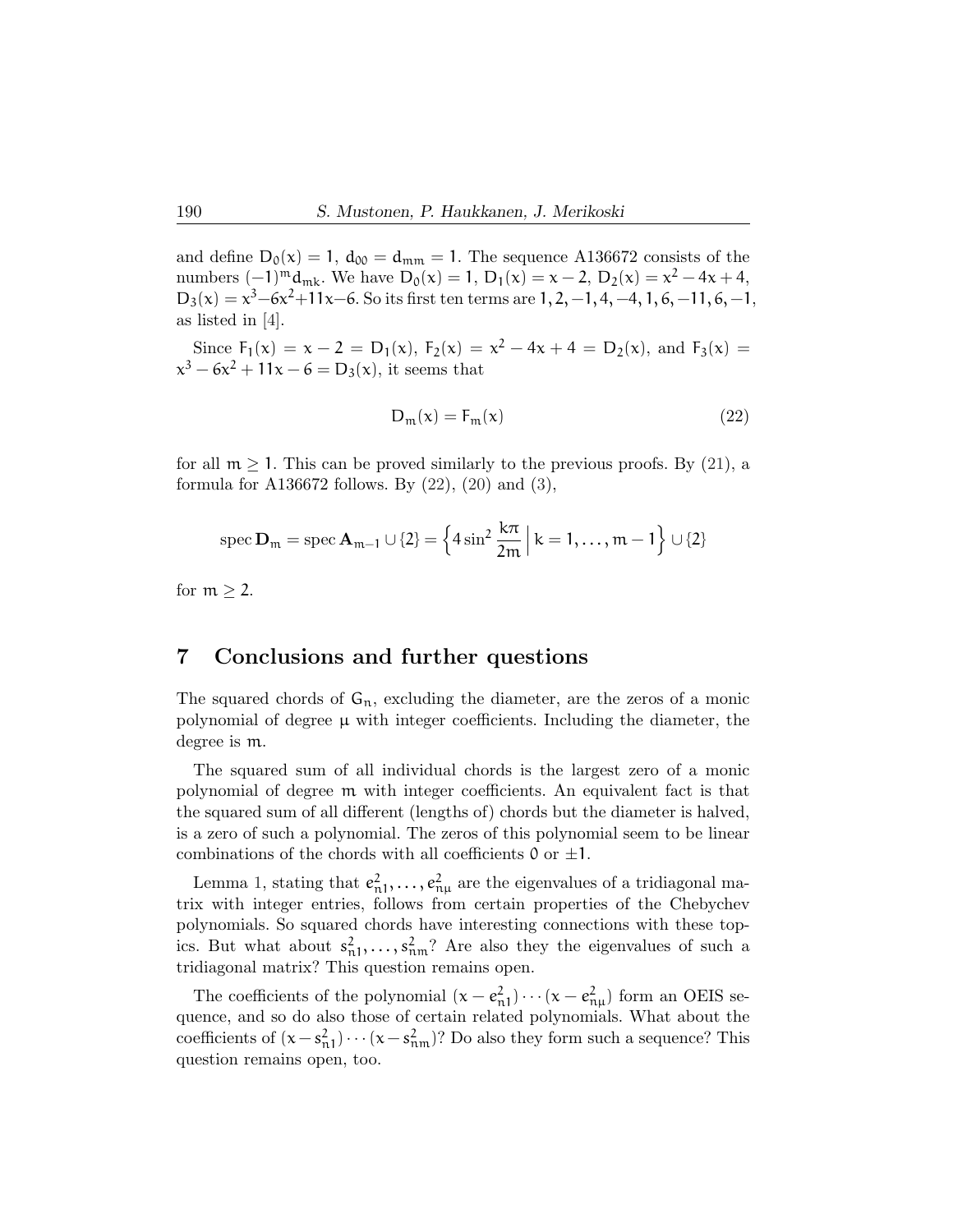## Appendix: Proofs of (6) and (11)

Proof of (6)  
\n
$$
(x-2)P_m(x) - P_{m-1}(x)
$$
\n
$$
= (x-2) \sum_{k=0}^{m} (-1)^{m-k} {m+1+k \choose 2k+1} x^{k} - \sum_{k=0}^{m-1} (-1)^{m-1-k} {m+k \choose 2k+1} x^{k}
$$
\n
$$
-x^{m+1} + \sum_{k=0}^{m-1} (-1)^{m-k} {m+1+k \choose 2k+1} x^{k+1} - 2 \sum_{k=0}^{m} (-1)^{m-k} {m+1+k \choose 2k+1} x^{k}
$$
\n
$$
- \sum_{k=0}^{m-1} (-1)^{m-1-k} {m+k \choose 2k+1} x^{k}
$$
\n
$$
= x^{m+1} + \sum_{k=1}^{m} (-1)^{m+1-k} {m+k \choose 2k+1} x^{k} + 2 \sum_{k=0}^{m} (-1)^{m+1-k} {m+1+k \choose 2k+1} x^{k}
$$
\n
$$
- \sum_{k=0}^{m-1} (-1)^{m+1-k} {m+k \choose 2k+1} x^{k}
$$
\n
$$
= x^{m+1} - \left( {2m \choose 2m-1} + 2 {2m+1 \choose 2m+1} \right) x^{m}
$$
\n
$$
+ \sum_{k=1}^{m-1} (-1)^{m+1-k} \left( {m+k \choose 2k-1} + 2 {m+1+k \choose 2k+1} - {m+k \choose 2k+1} \right) x^{k}
$$
\n
$$
+ (-1)^{m+1} \left( 2 {m+1 \choose 1} - {m \choose 1} \right)
$$
\n
$$
= x^{m+1} - (2m+2)x^{m} + \sum_{k=1}^{m-1} (-1)^{m+1-k} {m+2+k \choose 2k+1} x^{k} + (-1)^{m+1} (m+2)
$$
\n
$$
= \sum_{k=0}^{m+1} (-1)^{m+1-k} {m+1+1+k \choose 2k+1} x^{k} = P_{m+1}(x).
$$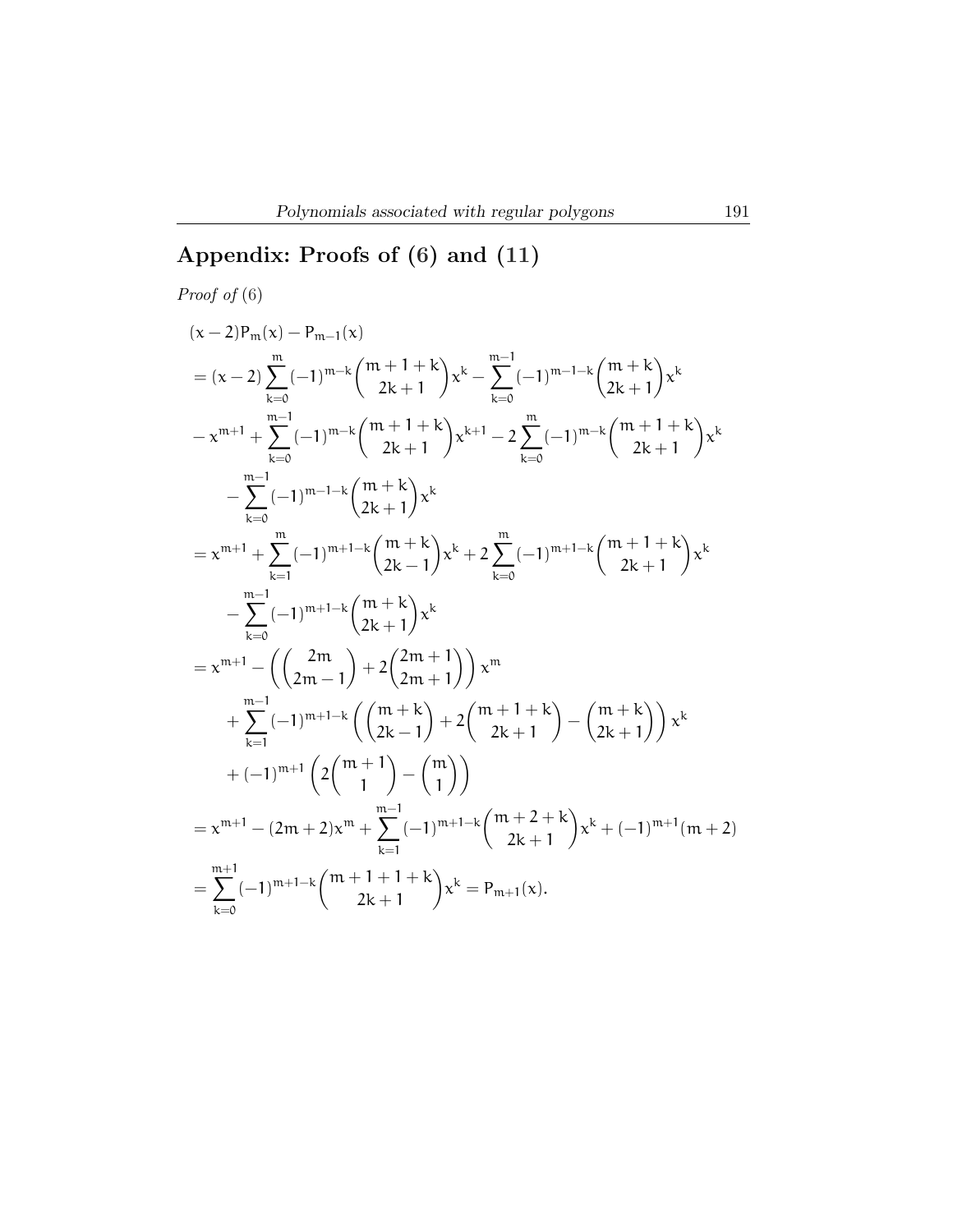Proof of (11)  
\n
$$
(x-3)P_m(x) - P_{m-1}(x)
$$
\n
$$
= \dots = x^{m+1} - \left( \binom{2m}{2m-1} + 3\binom{2m+1}{2m+1} x^m + \sum_{k=1}^{m-1} (-1)^{m+1-k} \left( \binom{m+k}{2k-1} + 3\binom{m+1+k}{2k+1} - \binom{m+k}{2k+1} \right) x^k + (-1)^{m+1} \left( 3\binom{m+1}{1} - \binom{m}{1} \right)
$$
\n
$$
= x^{m+1} - (2m+3)x^m + \sum_{k=1}^{m-1} (-1)^{m+1-k} \frac{2m+3}{m-k+1} \binom{m+1+k}{2k+1} x^k + (-1)^{m+1} (2m+3)
$$
\n
$$
= x^{m+1} + \sum_{k=0}^{m} (-1)^{m+1-k} \frac{2(m+1)+1}{m+1-k} \binom{m+1+k}{2k+1} x^k = Q_{m+1}(x).
$$

## References

- [1] N. D. Cahill, J. R. D'Errico, J. P. Spence, Complex factorization of the Fibonacci and Lucas numbers, Fibonacci Quart., 41 (2003), 13–19.
- [2] H. M. S. Coxeter, Regular Convex Polytopes, Cambridge U. Pr., 1974.
- [3] S. Mustonen, Lengths of edges and diagonals and sums of them in regular polygons as roots of algebraic equations, 2013, 44 pp. <http://www.survo.fi/papers/Roots2013.pdf>
- [4] The On-Line Encyclopedia of Integer Sequences (OEIS). <http://oeis.org/>
- [5] D. E. Rutherford, Some continuant determinants arising in physics and chemistry, I, Proc. Royal Soc. Edinburgh,  $62A$  (1947), 229–236.
- [6] D. Y. Savio, E. R. Suryanarayan, Chebychev polynomials and regular polygons, Amer. Math. Monthly, 100 (1993), 657–661.
- [7] E. W. Weisstein, Sine, MathWorld –A Wolfram Web Resource. <http://mathworld.wolfram.com/Sine.html>